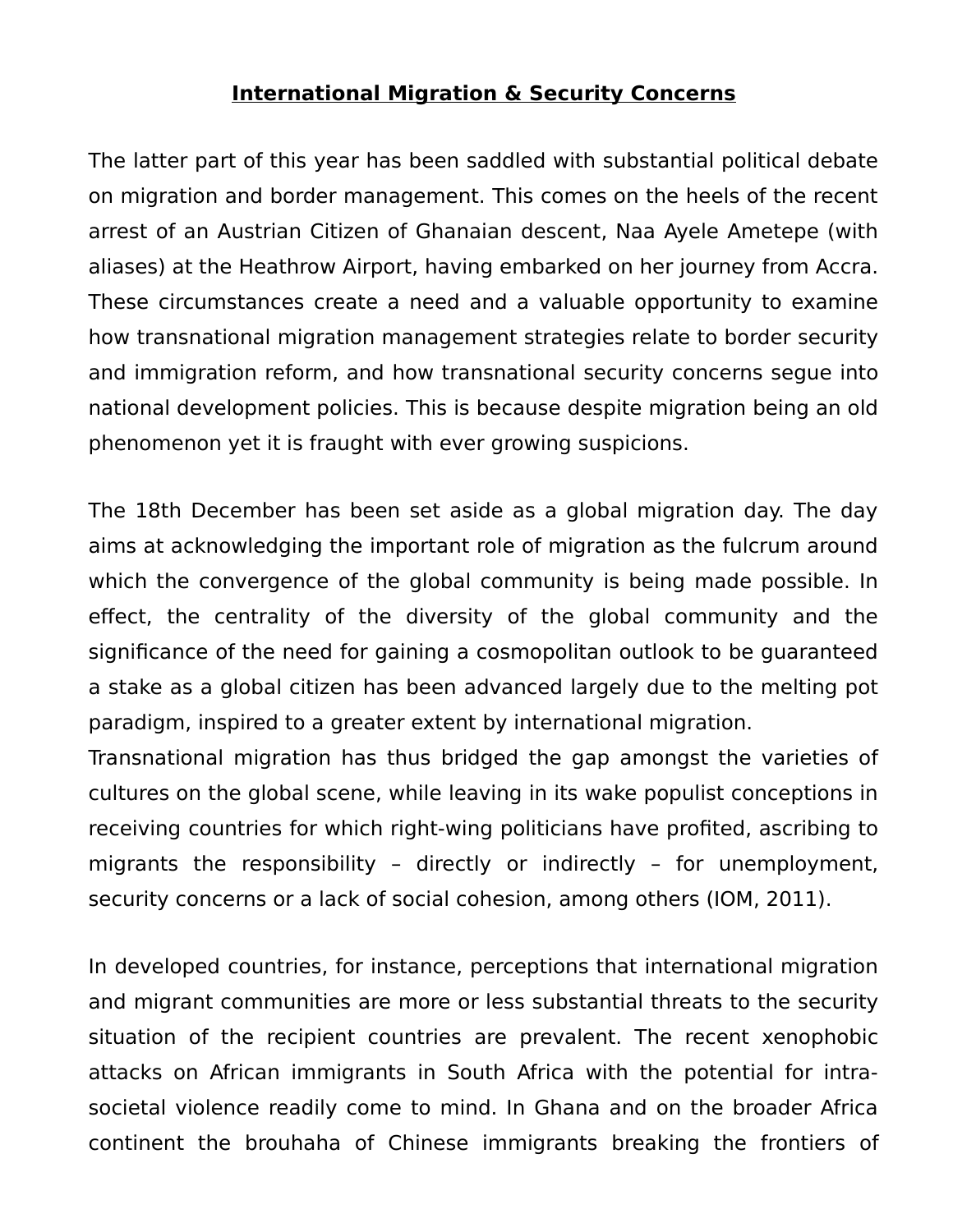domestic economic activities resulted in the deportation of thousands of Chinese from Ghana.

Thus, despite the remnants of the globalized world including demands for the circulation of investment capital and products, the accompanying flow of human beings has been met with sundry concerns.

The issue of migration intersects with transnational crime, because of its cross border dimensions. How migration relates to security issues is, however, a multi-dimensional subject and has direct implication on migration policy, including: border management, national security, the multikultur agenda, and citizenship. The rippling effect has strongly influenced the highly interwoven discourses on national security and development policies.

Suffice to say, the migration dilemma is a *human security* one. Kofi Annan once referred to human security as an issue of human rights, good governance, access to education and health care and being sure that each individual has opportunities and choices to fulfil his or her potential. Devoid of these human expectations, people will be compelled to migrate to centres of attraction where these opportunities are perceived to be met.

This brings to the fore a broader consideration of migration as an effect of the policy decisions of both sending and receiving countries and the need for the global development stakeholders to demystify international migration by creating conduits for diaspora communities in their "national" development agenda consultations.

Globally, diaspora communities have proved themselves worthwhile in their home country advancement. The Irish, India, Australian, Moldovan, Chinese, Lebanese, Israeli and Filipino diaspora usw., have created an enviable niche for themselves in their home countries. The African diaspora is no exception. In Ghana, the socioeconomic engagement of the diaspora community has seen significant strides in the housing, education, healthcare and community